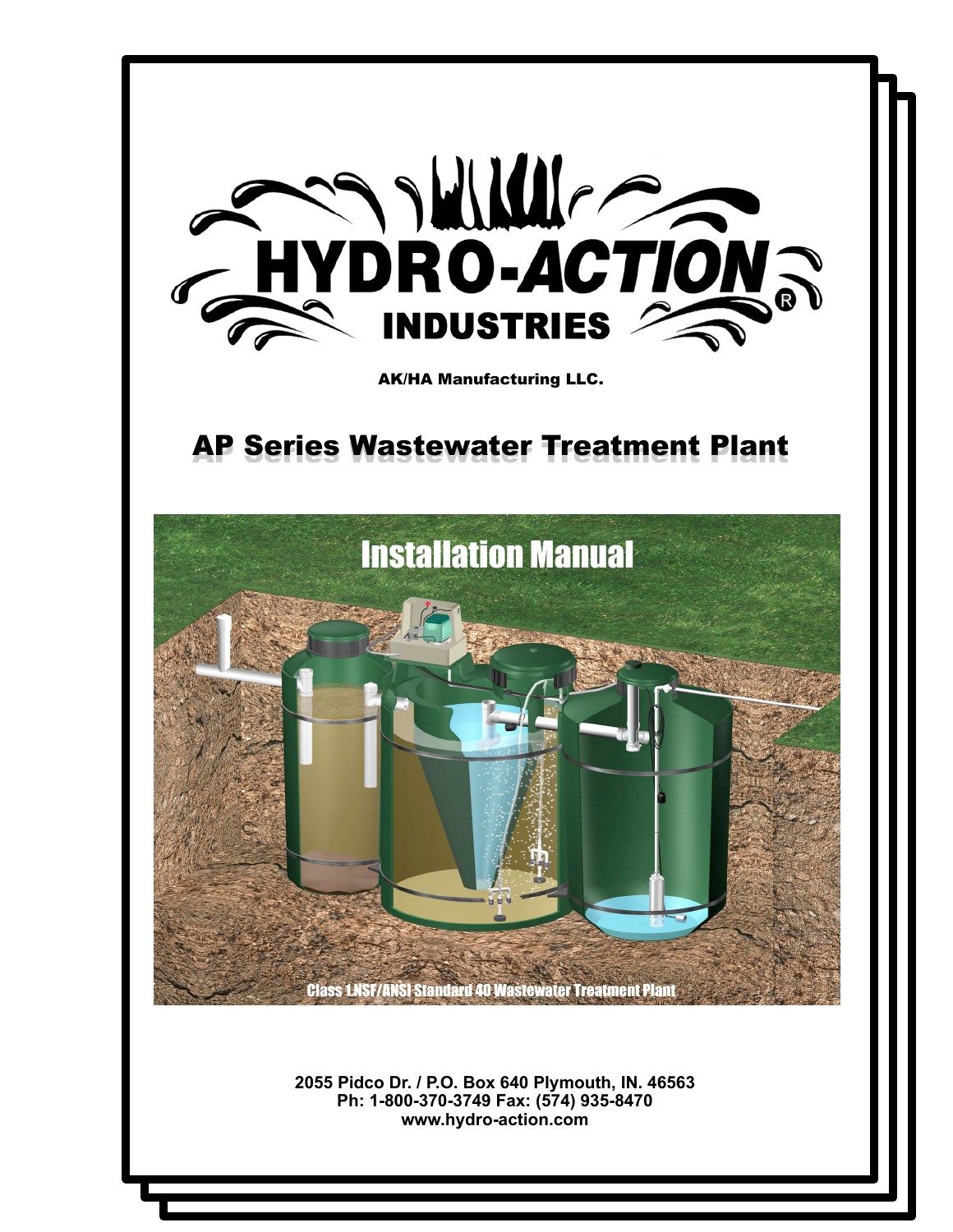## **Table of Contents**

## **Introduction**

- **Plant Installation Instructions**
- **Section 1.0 Off-loading/ Unpacking Instructions & Tank Installation**
- **Section 2.0 OPS**® **(Operations/Control Center) Installation**
- **Section 3.0 Anchored Diffuser Assembly Installation**
- **Section 4.0 Hydro-Action® Air Pump**
- **Section 5.0 OPS**® **Controls / Alarm System Testing**
- **Section 6.0 Start-up Procedure**
- **Section 7.0 Safety**
- **Section 8.0 Hydro-Action® Industries AP Series Plant Specifications**
- **Section 9.0 Process Description**
- **Appendix 1: Drawings**
- **Appendix 2: Electrical Schematics**
- **Appendix 3: Installation & Service Checklists**
- **Appendix 4: Operation & Maintenance Technical Manual for Air Pump Models**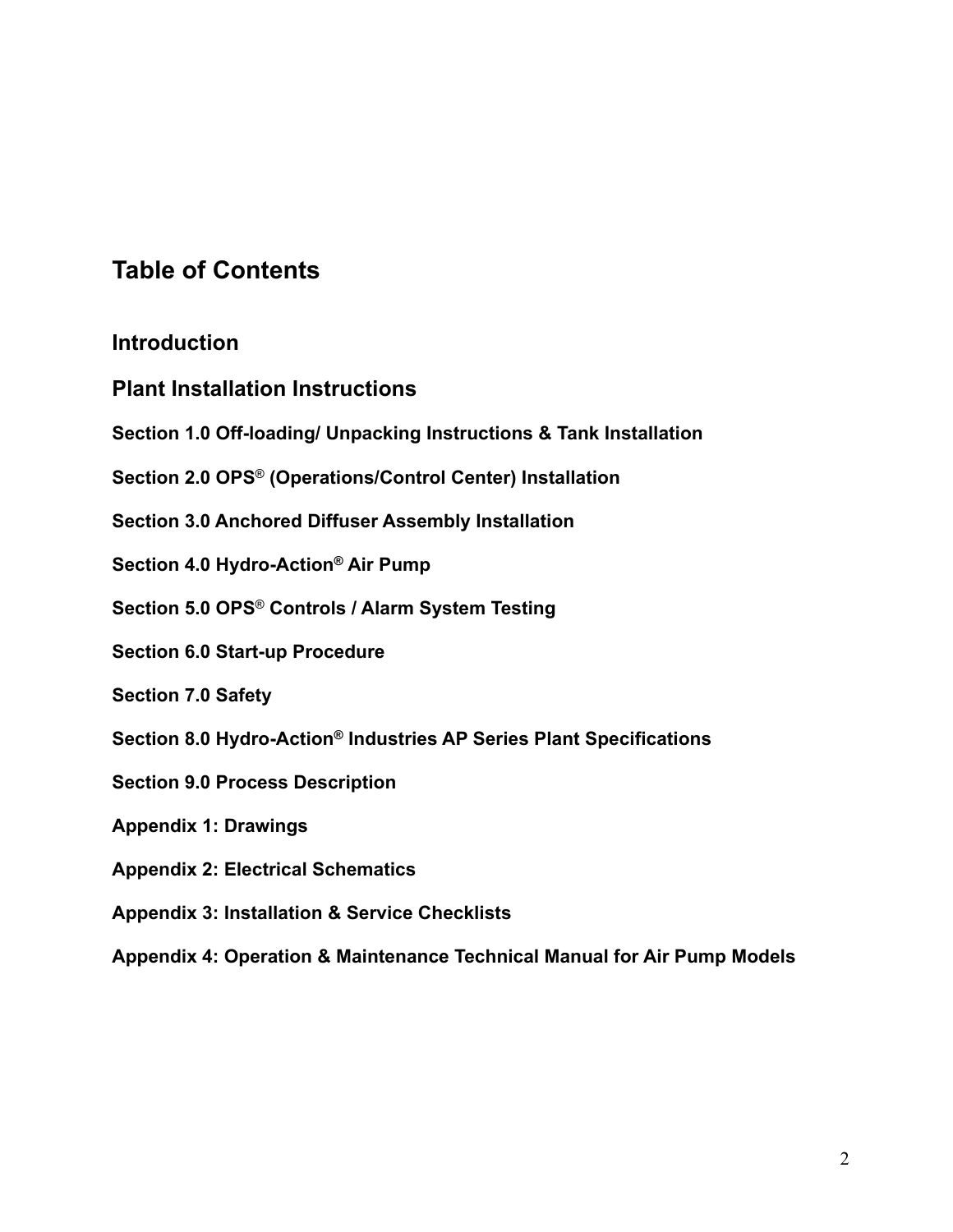## Hydro-Action AP Series Wastewater Treatment Plant

The AP Series Aerobic Treatment Units (ATUs) are now available through **Hydro-***Action***® Industries**. Please read this introduction before reviewing this manual.

Earth's environment has purified water through natural processes since the beginning of time. Only recently, beginning in the Twentieth Century, has man developed a system to accelerate the processes that Mother Nature uses. **Hydro-***Action***® Industries'** AP Series ATUs is just such systems.

In 1916, the City of Houston, Texas, was the first to use the activated sludge wastewater treatment process as an accepted, full-scale system process to purify domestic wastewater. Since that time, the United States and many other nations have utilized this process and variations to properly treat sewage. Federal Law 92-500 supports our nation's commitment to provide secondary treatment for all domestic wastewater.

This commitment is presently being extended to on-site sewage treatment facilities. **Hydro-***Action***® Industries** has been a visible part of this effort since 1989. We have manufactured numerous products to provide individuals with a means of proper, effective, efficient, and affordable on-site wastewater treatment. Our professional commitment to market needs and customer service have enabled us to reach our goal of providing effective products that assure a safe, reusable effluent. We are helping Mother Nature protect our environment and our most valuable natural resource: water.

Our continuing mission is to develop and manufacture individual on-site wastewater treatment facilities that meet society's needs in the field. This manual is a part of that dedication to customer service.

**Hydro-***Action***® Industries'** AP Series Aerobic Treatment Units are among the most advanced on-site products available today. They are state-of-the-art extended aeration, activated sludge wastewater treatment facilities. The improvements in these units make them not only extremely efficient operational units but also the most easily maintainable system in the industry.

By following the instructions in this manual, you will be providing yourself with the best on-site wastewater treatment and service. We invite you to share in our pride of the AP Series Treatment Units.

This manual includes information on the AP-500, AP-600, AP-750, AP-1000G & AP-1500G wastewater treatment plants. These units may be installed with either a platform mounted OPS® (operations/control center) or a Remotely Located OPS®. Installation needs vary, so your on-site wastewater system may contain some of the following auxiliary components along with the treatment plant:

- Pretreatment tank
- Pump/holding tank
- Alarm systems
- Equipment for chosen effluent disposal method (drip irrigation, spray irrigation, gravel-filled drain field, pressure dosing, etc.)
- Chlorinator / UV Disinfection Unit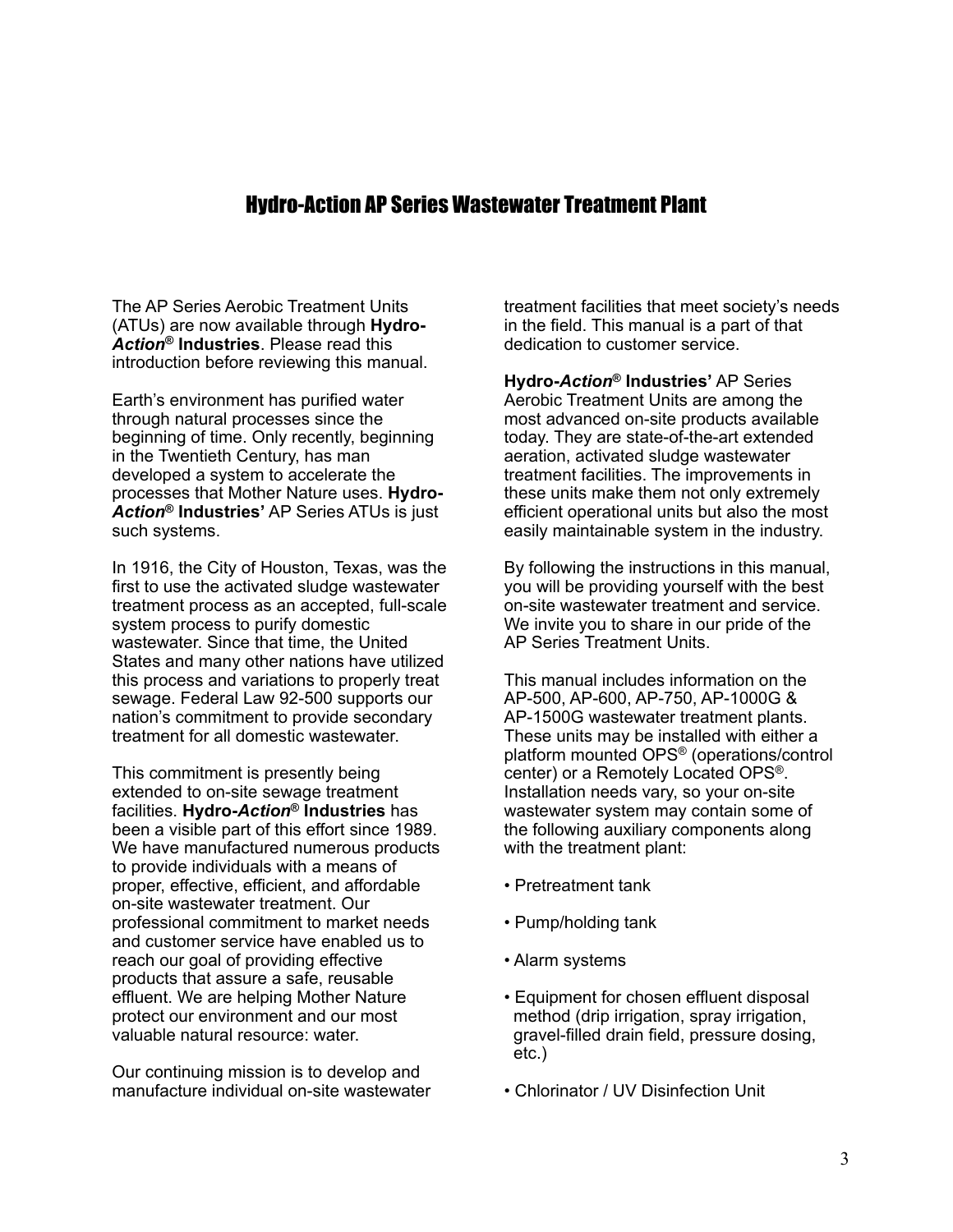The certified **Hydro-***Action***® Industries**  dealer who installs your **Hydro-***Action***® Industries** AP Series wastewater treatment plant is responsible for completing and submitting to us the Installation Warranty Sheet found in this manual to properly activate your **Hydro-***Action***® Industries**  Product Warranty.

## Off-Loading & Unpacking Instructions

### **Off-loading Instructions:**

1. Insure that the system is un-strapped from the delivery vehicle.

2. Mount the T-Bar assembly if set-n-go system, otherwise insure proper off-loading by means of forklift or machine capable of removing without damage.

3. When system is off-loaded, inspect exterior components for damage. Ops, Lids, tank, and loose pallets should not have any evidence of shipping damage.

4. Remove Covers for unpacking instructions.

### **Unpacking Instructions:**

1. Remove all components that are shipped on loose pallets.

2. Inventory components, and inspect for damage during shipping. Pay special attention to the diffusers, drops, and diffuser weights as they are fragile and susceptible to shipping damage.

3. If a pump tank is included, inspect interior and inventory components. Effluent pump, water line, and wiring should all be intact and free of defects.

4. Inspect Ops for any interior damage, and check all connections to the control panel. Vibration from shipping may cause wires and airlines to become loose.

5. Close all covers and prepare tank to place online.

#### **HYDRO-ACTION**® **AP SERIES WASTEWATER TREATMENT PLANT**

#### **INSTALLATION INSTRUCTIONS**

To ensure proper installation of all components of the **Hydro-Action**® **Industries** AP Series wastewater treatment plant, please read and follow all instructions included in the following sections. The AP Series WWTP with OPS®

We are eager to assist you with any questions or problems. Please contact **Hydro-***Action***® Industries** at 800.370.3749 to request assistance from our Customer Service or Engineering Departments.

must be installed according to these instructions. Any modifications to the plant or OPS® will result in loss of warranty and invalidation of the plant's NSF certification. See Off-loading and Unpacking Instructions for the **Hydro-Action**® **Industries** AP Series WWTP from its delivery means.

### **SECTION 1.0: Tank Installation**

**1.1:** Locate plant in an area that provides good ventilation and rainwater run-off. To decrease the likelihood of hydraulic displacement (tank flotation), choose a site that will minimize possible groundwater saturation. Consider seasonal water table and soil conditions in the area of installation. Do not locate the plant in a low spot in the ground where water tends to pool or at the edge of any natural body of water. If such a location cannot be avoided, call **Hydro-Action**® **Industries** for technical advice. Prepare an excavation with a width and a depth that will allow any and all auxiliary tank inlets/ outlets to align with the plant inlet/outlet. The plant access cover should extend above the final surface grade in such a way to prevent surface watershed from entering the plant access riser. Riser extensions may be required and are added to provide adequate elevation for at-grade access. For plant dimensions see drawing.

**1.2:** Since the treatment plant must be level to operate properly, using a transit leveling instrument is recommended. If leveling instrument is not available, a four (4) foot level may be used. Use four (4) inches of sand or fine-grained gradeable material in the bottom of the excavation to provide a solid flat base. Be sure bottom of excavation is level before lowering tanks.

**1.3:** When bottom of excavation is to grade, smooth, tamped and level, gently place all auxiliary tanks (if included) and plant into excavation. Eyebolts are provided on plant for this purpose. While lowering treatment plant into excavation, turn tank so four (4) inch building outlet plumbing aligns with four (4) inch SDR 35 inlet of treatment plant and the four (4) inch treatment plant discharge line aligns with effluent outfall plumbing.

**1.4:** The treatment plant and any other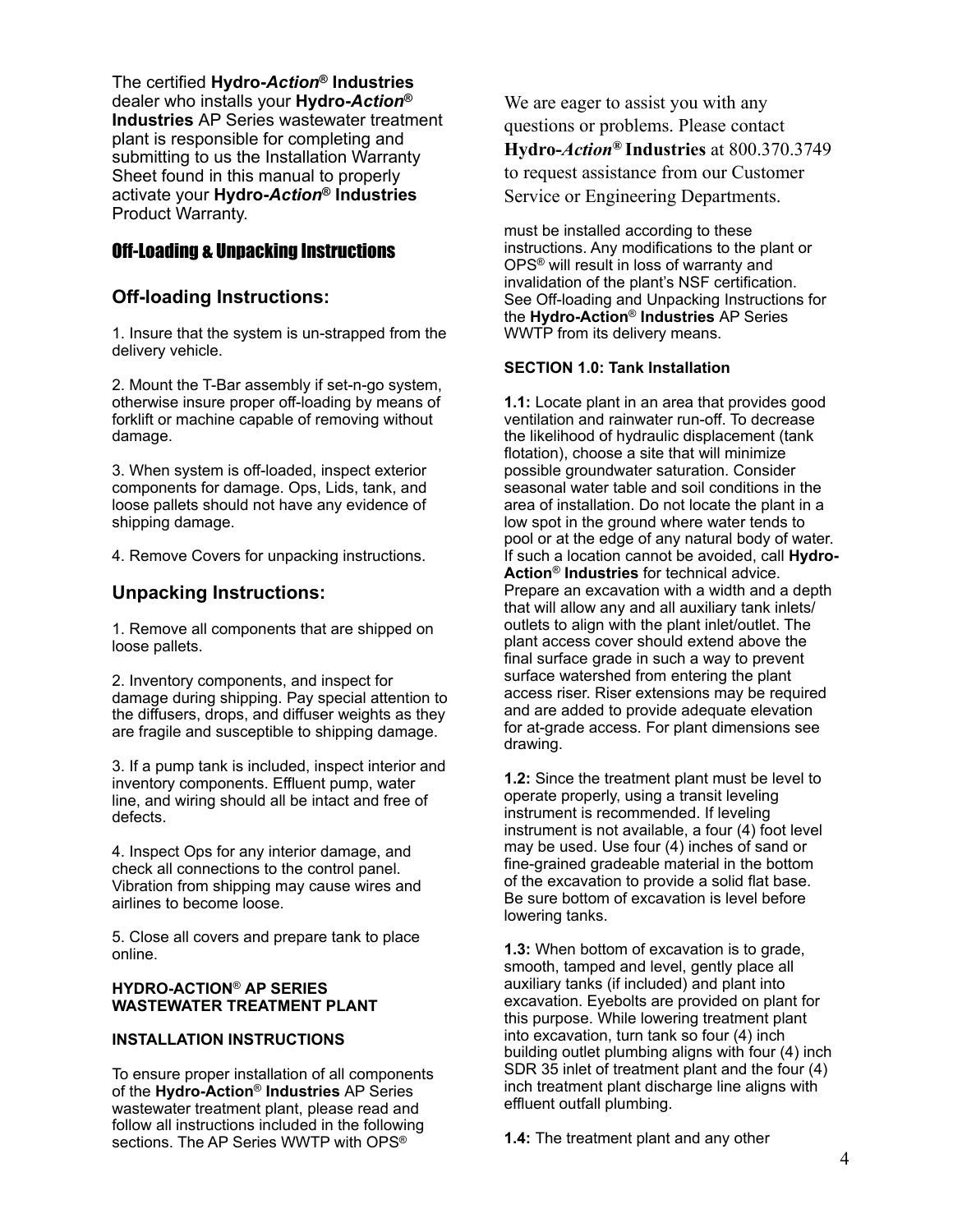associated tanks must be level to ensure proper functioning. The connector pipe between any and all tanks and plant should be between level and one-eighth (1/8) inch per/foot-grade fall toward plant outlet.

**1.5:** Once all tanks are level and properly positioned, start filling them with clean water, checking periodically for leaks. If a leak is detected, stop filling and pump water level down below leaking area and repair hole. When leaking area has been repaired resume filling. Continue this procedure until tanks are filled to overflow and there are no leaks. During the filling procedure, check periodically to make certain tanks remain level.

**1.6:** While the tank is filling, run the incoming sewage lines from a properly trapped and vented building to the pretreatment tank first (if used); then run plumbing from pretreatment tank (if used) to the treatment plant tank inlet, or from building directly to treatment plant tank. Make sure that all plumbing meets building codes. Also run the four (4) inch SDR 35 plant outlet pipe to proper piping and/or equipment to remove the treated effluent from the immediate area. Once treatment tank is full and leak free, make final connections to inlet and outlet piping on plant.

#### **1.7: Hydro-Action** ® **Industries** OPS®

(operations/control center) installation can be accomplished at this time. Follow the instruction given in section 2.0, OPS® (Operations/Control Center) Installation.

**1.8: Hydro-Action** ® **Industries** diffuser assembly installation can be accomplished at this time. Follow the instructions given in section 3.0, Anchored Diffuser Assembly Installation.

**1.9:** For installation below normal grades **Hydro-Action**® **Industries'** twenty-four (24) inch (20" for models AP-1000G and AP-1500G) diameter extension riser(s) must be used to bring access above grade.

Riser must be above grade to provide plant ventilation. Extension risers on AP Series units may be any reasonable depth. Under no circumstances shall **Hydro-Action**® **Industries** access cover be buried. If installing Platform Mounted OPS®, add an equal number of OPS® base risers to bring it to the same grade as the access risers.

**1.10:** After all tanks and plant have been filled to outlet overflow, backfill the excavation using a material that will settle well around the tanks. Do not use large rocks or heavy clay. Place the material around the tanks in layers, tamping and watering each layer.

**1.11:** Before installation is complete, the **Hydro-**

**Action**® **Industries** access cover and the Platform Mounted OPS® enclosure must be in place and the tamper-resistant screws, provided by **Hydro-Action**® **Industries,** must be installed and properly tightened to prevent unauthorized personnel from gaining entry inside plant.

**Note:** Any tank and plant must be filled to overflow with water during and after installation to prevent hydrostatic displacement (floating of tanks).

Hydraulic displacement and tank flotation may occur whenever water and solids are removed from the tank when high groundwater conditions exist. Any source of water in the soil around the plant installation could cause the tank to float. Water sources may include rainfall, springs, creeks, bayous, rivers, lakes, and coastal areas. Proper precautions are therefore required to prevent tank flotation due to hydraulic displacement.

These precautions include, but are not limited to, the following:

• Plant location — choose a site that will minimize possible groundwater saturation (see Section 1.1).

• Whenever a tank is pumped, do not remove more than one-half of the capacity of the tank. It is recommended that you pump the tank during dry seasons only. However, if tank must be pumped during the wet season, watch for upward movement of the tank while pumping is being done. If upward movement is detected during pumping, **immediately stop pumping water out of the tank and refill the tank to stop flotation.** Each site must be evaluated on a case by case basis to determine the best time to remove water from the tank and prevent flotation.

#### **SECTION 2.0: OPS**® **(Operations/Control Center) Installation**

**2.1:** Following are all parts needed to complete the installation of model AP-500, AP-600, AP-750, AP-1000G, and AP-1500G WWTP using the Platform Mounted or Remotely Located OPS®. Should any part(s) be missing or off specification, or if you encounter any problems in completion of installation of the unit or with the above listed parts, call the **Hydro-Action**® I**ndustries** Customer Service Department at 1-800-462-6072 for assistance.

**Item: Quantity**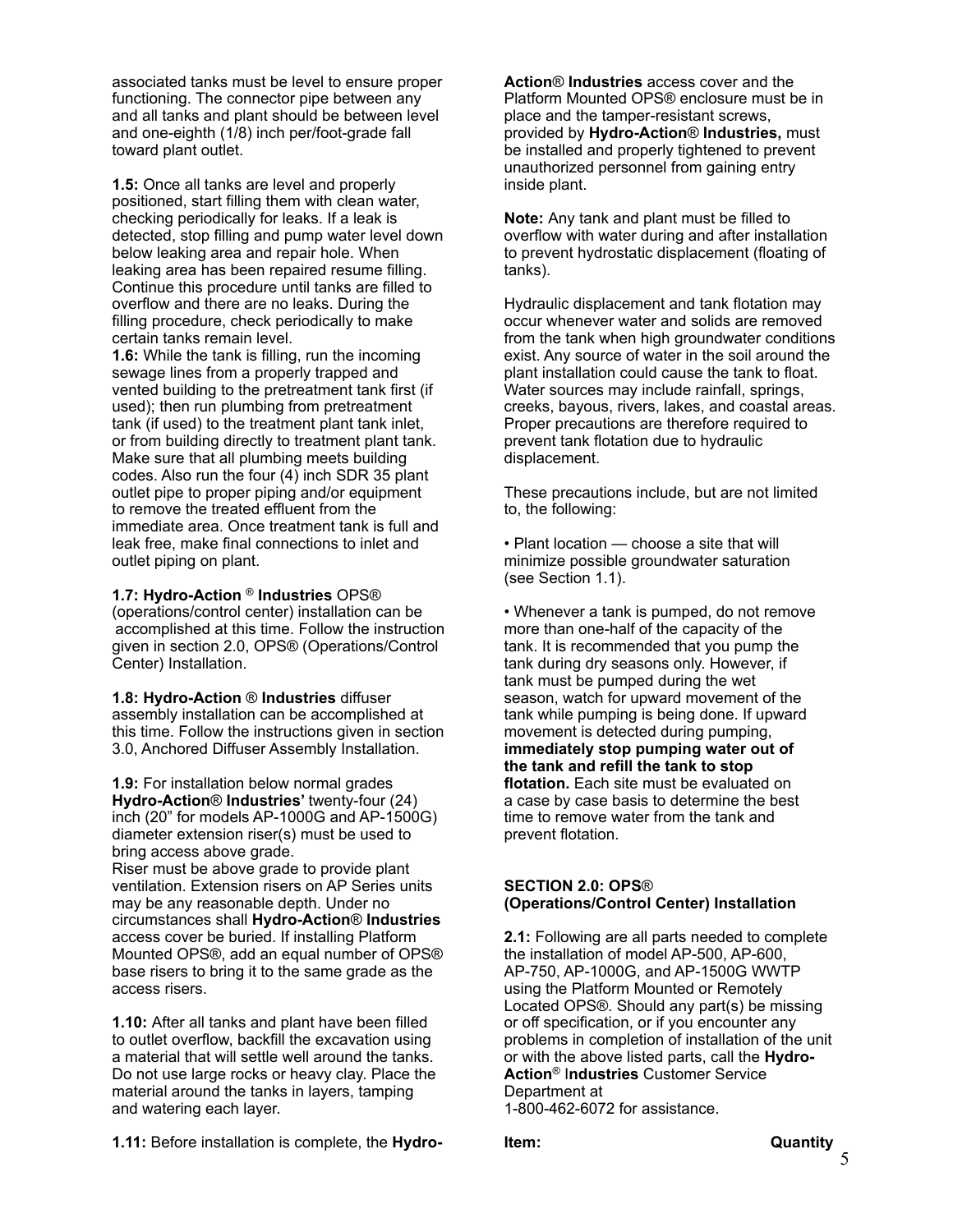| 1. AP Series Class I Aerobic WWTP  1 ea.              |  |
|-------------------------------------------------------|--|
| 2. AP Series Hydro-Action <sup>®</sup> air pump 1 ea. |  |
| 3. Airline seal gasket, 1" diameter  1 ea.            |  |
| 4. Air diffuser assembly w/3 sm. diffusers 2 ea.      |  |
| 5. Airline drops, std. Length 2 ea.                   |  |
| 6. Airline drops extension(s)  2 ea.                  |  |
| 7. Airline drops retainer clamp 2 ea.                 |  |
|                                                       |  |
|                                                       |  |
| 10. Air pressure-tubing kit  1 ea.                    |  |
| 11. Effluent Tee assembly, 4" diameter  1 ea.         |  |
|                                                       |  |

| 12. High-level alarm float  2 ea.                |  |
|--------------------------------------------------|--|
| 13. Unilet and coupling, 1/2" diameter 1 ea.     |  |
|                                                  |  |
| 15. OPS® base screws, 7" long  3 ea.             |  |
| 16. PVC airline header, 1/2" with fittings 1 ea. |  |
| 17. Remote alarm box (optional) 1 ea.            |  |

**Note:** Refer to section 8.0, **Hydro-Action**® **Industries** AP Series Plant Specifications, for additional details.

**2.1.1:** The parts listed above include all the parts necessary for completion of the **Hydro-Action**® **Industries** AP Series Class I Aerobic WWTP. By following these simple instructions, your assembly of the AP Series unit will be completed in minimum time and with assurance of a properly functional unit.

**2.2:** The AP-500, AP-600 and AP-750 plant may be installed with either a Platform Mounted OPS® or Remotely Located OPS®. The parts provided assume a typical installation. If site conditions are not normal and additional parts are necessary for correct installation, be sure that you have all necessary additional parts before beginning installation of the AP Series unit. The AP-1000G and AP-1500G use the remotely located OPS®. Additional parts may include access risers and equipment base risers, flexible airline hose extensions, electrical wiring, conduit, PVC pipe, and other items.

**2.3:** Properly install the AP Series WWTP in the chosen site being sure that the plant is level and backfilled correctly. Assemble all the component parts per instructions in section 1.0, Tank Installation. Make all necessary hose connections, wiring connections, pipe connections, and alarm connections prior to testing with electrical power. If installing a Platform Mounted OPS® that has been factory mounted, OPS® is pre-installed on top of tank. **Note:** Whenever riser extensions are added to bring the Platform Mounted OPS® base and plant access cover to grade, remember to provide enough length to all piping and wiring to meet the needs of raised installation.

**2.4:** If installing a Platform Mounted OPS® that has been shipped separately, remove OPS® enclosure and glue 5 5/8"-long ½" PVC pipe into airline coupling on platform. Set OPS® base on top of platform aligning airline hole with  $\frac{1}{2}$ " PVC pipe. Align vapor and moisture sealing assemblies on OPS® base with pre-drilled gasketed holes in platform and push the four vapor and moisture sealing assemblies through holes in platform. Be sure base is centered on platform before proceeding. Attach base to platform using three seven (7) inch screws; two of the screws will replace smaller screws holding air pump to OPS® base during shipping. Place the third screw at marked location (near corner of OPS® even with vapor and moisture sealing assemblies). Be sure to drill screws straight down.

**2.4.1:** Glue 5 5/8"-long ½" PVC pipe to 90 degree PVC fitting that is connected to air pump.

**2.4.2:** Connect electrical jacketed SO cables from high-level float in plant and floats and pump (if included) in pump tank by using fishwire to pull cables through conduit into base of OPS® enclosure and up through sealing assemblies. Conduit from pump tank to plant should enter plant in fiberglass neck above the level of clarification cone, either directly above outlet or above clarification compartment. This keeps SO cables from interfering with removal of anchored diffuser assemblies. Connect cables through compression fittings into electrical enclosure as shown on electrical schematics for each model. See Appendix 2. **Note:** Electrical schematics are included inside each electrical enclosure and **must** remain in this location at all times to ensure that system is in compliance with required rules of certification.

#### **Do not remove the schematic from electrical enclosure.**

**2.5:** Run electrical power in conduit from main supply to OPS<sup>®</sup> base. Thread wiring through base and into OPS® enclosure. Make connections through 3-wire compression fitting into electrical enclosure.

**2.6:** Electrical power connection to electrical controls in electrical enclosure is made by connecting the wiring to the electrical controls as shown in the electrical controls instructions. See Appendix 2.

**2.7:** An optional remote alarm may be mounted on the exterior of a house or garage, if desired. This alarm, model EC-11, is equipped with audible and visible alarms.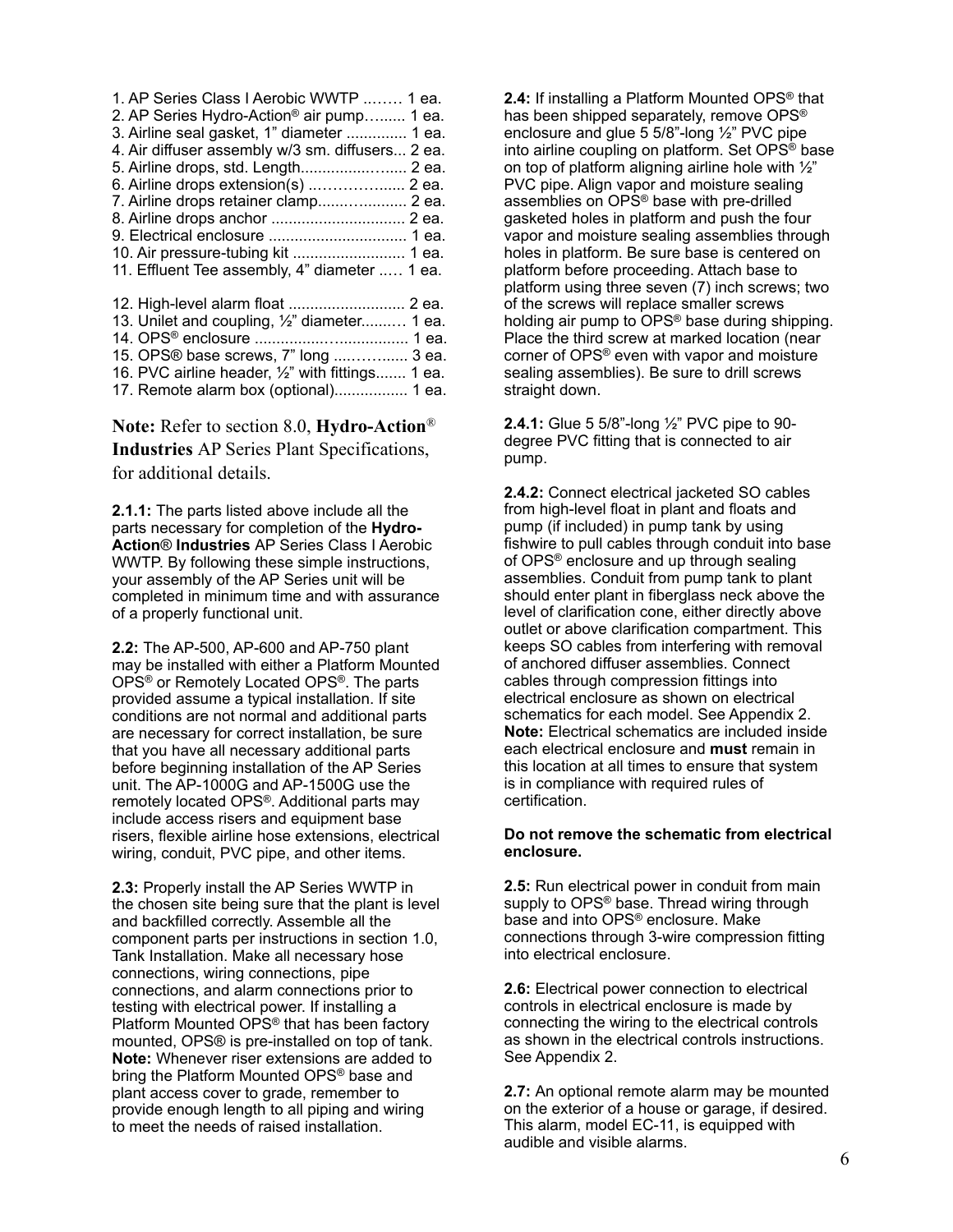**2.8:** When required, OPS® risers can be stacked below OPS® base. The OPS® enclosure is attached by four security screws. Do not kink cables inside OPS® when attaching the enclosure.

**2.9:** If the Remotely Located OPS® is being installed, the OPS® enclosure simply sits on top of a polyethylene base located away from the plant (no more than 55 feet from plant location).

#### **SECTION 3.0: Anchored Diffuser Assembly Installation**

**3.1:** Remove anchored diffuser assemblies with attached flexible air hoses from OPS® shipping box or OPS® enclosure.

**Note:** Before installing flexible air hoses with anchored diffuser assemblies, air hoses and plant air header must be purged of all debris. This is accomplished by turning air pump on for a few minutes. Air hoses must be free of debris to ensure proper operation of the diffusers, check valve, and aeration system.

**3.2:** Connect air hose to air header tee by pushing hose securely onto barb fitting. Lower anchored diffuser assembly to bottom of aeration compartment through access opening.

**3.3:** Lift anchor a few inches off tank bottom and bring air hose into retainer clamp. Steady diffuser assembly and lower it to tank bottom, making sure that diffuser assembly rests outside circumference of access riser. See plant detail drawings. Secure retainer clamp. Allow minimum slack in the air hose. The air hose should not be supporting the anchor. When correctly installed, the anchor rests on the bottom of the tank with a light tension on the attached air hose at the point of the retainer clamp.

**Note**: Diffuser stones are to be replaced on the AP Series plants whenever the pressure reading at the Schrader valve on the discharge side of the air pump equals or exceeds a reading of 3.5 psig.

#### **SECTION 4.0: Hydro-Action® Air Pump**

**4.1:** Hydro-Action® air pump models are preinstalled in the OPS® (operations/control center). See section 2.0 for instructions on making electrical and airline connections to the air pump.

**4.2:** Located in Appendix 3 is a copy of Operation & Maintenance Technical Manual for Hydro-Action® Air Pumps. It is recommended that you review this data, which includes important information for troubleshooting, operating, and maintaining the air pump.

#### **SECTION 5.0: OPS**® **Controls/Alarm System Testing**

**5.1:** The alarms supplied with this wastewater treatment plant provide the owner with a secure, reliable, dependable, and economical means of notification for most malfunctions of the plant that would lead to producing an unsatisfactory effluent. These alarms include notification for problems of air pump failure, aeration piping malfunctions, and high water level. These alarms need to be inspected and tested after installation and during each plant operation and maintenance site visit. If an optional remote alarm has been installed, it should also be inspected and tested during each site visit.

**5.2:** To determine which model of OPS® is being used, see model number on outside of OPS® enclosure (example: OPS® model 50-20). To gain access to the electrical controls and

air pump, remove the security screws holding the OPS® enclosure to the base. Remember that each model offers different control and alarm functions.

**5.3:** The switch indicated "normal/silence" on OPS® models 50-11, 50-20, 50-30, & 50-32 is used to test the alarms, silence an alarm condition, or is left in the normal on position. The normal position of the mode is for normal operation of the plant and silence is a mode that will disrupt the alarm horn. Move the switch to the left and hold to test the alarm. The switch will reset itself automatically.

**5.4:** Test the low air pressure alarm. This alarm will be activated whenever the air pump fails to provide sufficient air to the diffuser assembly. To test this alarm, remove the air tubing from the barbed fitting on the electrical enclosure. This loss of air pressure should cause the alarm to signal. Silence the alarm and return the air pressure tubing to original position. Another simple check is to turn off the air pump momentarily; the loss of air pressure should cause the alarm to signal. If the alarm is not activated whenever air pressure is low, check alarms and replace light bulb or audible horn as required.

**5.5:** Test the plant's high-level float switch and alarm. If the system also includes a pump/ holding tank to remove effluent, the **Hydro-Action**® **Industries** electrical controls can be equipped with a second high-level alarm. Test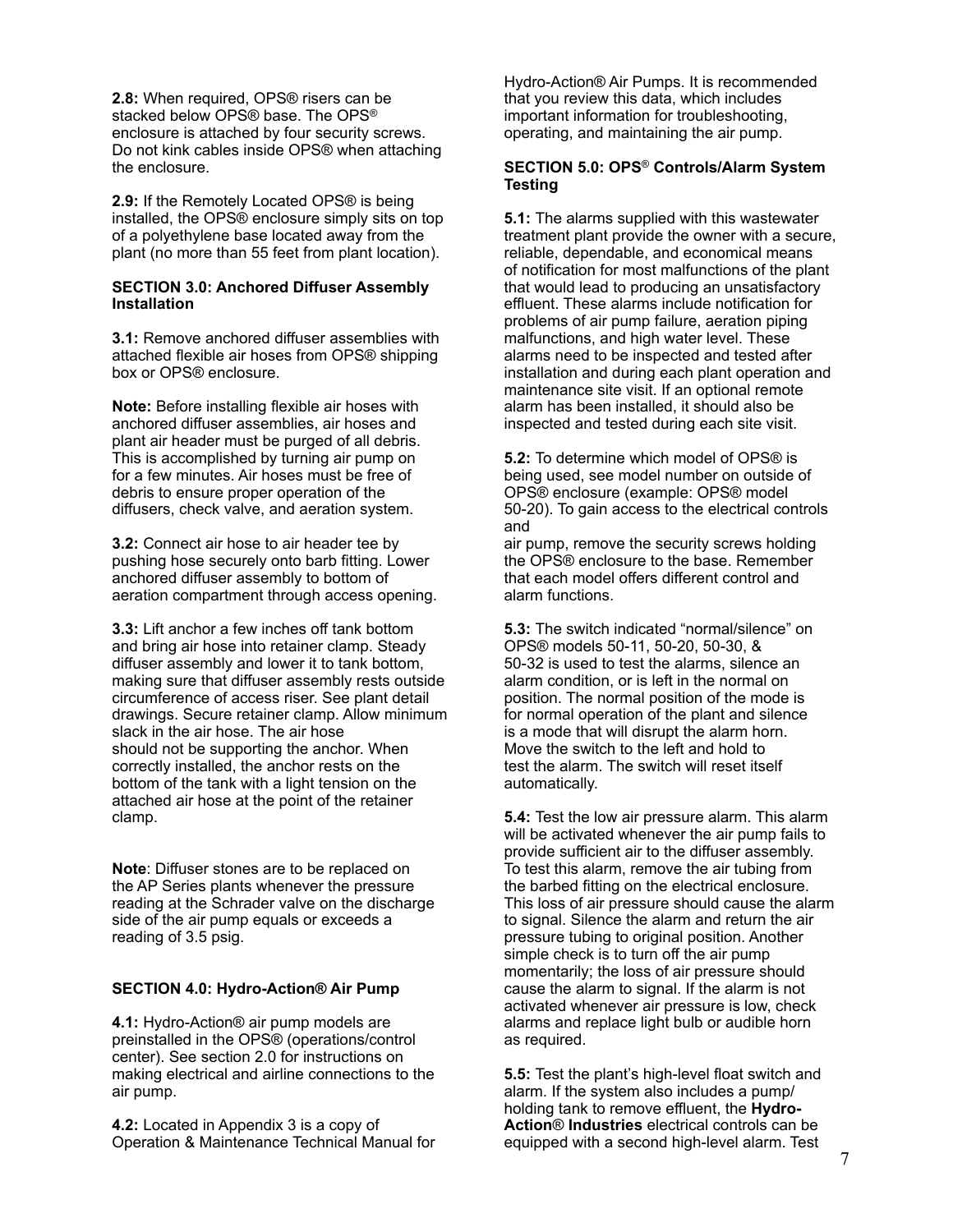one or both of these alarms by manually raising each float and holding it up until you can see and hear the alarms.

**5.6:** If installing OPS® models 50-30 set the timer. The timer is a 24-hour time clock with 15 minute increment settings. The captive trippers change the SPDT 9 relay state when pushed toward the outside. This is a two-step process.

#### • **Setting time of day**

(**a**) Synchronize the timer by aligning arrow at the 2:00 position of inner face with the corresponding time of day printed on the outer ring.

**Note:** Power must be **on** to keep time synchronization.

#### • **Setting "on" time and duration**

Locate desired activation time(s) on outer ring (**b**) and push trippers to the outside (**c**). Each tripper represents 15-minutes activation time. Push as many trippers back as desired for duration time. When the timer reaches the first tripper, the timer SPDT contacts will change state and turn on. It will remain on for as long as the following trippers are pushed out. When timer goes past last tripper, the timer will return to the **OFF** mode. The timer has a selector for (**d**) **OFF** (O), **AUTOMATIC** (blank) and **MANUAL OVERRIDE** (I) modes.

#### **SECTION 6.0: Start-up Procedure**

**6.1:** Initial start-up of the AP Series WWTP is very simple. No special procedures are required for bringing the plant online. The unit should be full of water from earlier leak testing. After installation and checkout of the component parts, all that is required for start-up is to turn on electrical power and inform the owner that the plant is operational and he or she may commence use. There is no need to seed the plant.

**6.2:** If the unit is to remain idle for a period of time, please inform the owner that the unit is operational and that the only requirement for starting the plant is to turn on electrical power and begin using the facilities. If any mechanical or electrical problems are experienced when attempting start-up, the owner should call the dealer for service and assistance in start-up of the plant.

#### **SECTION 7.0: Safety**

**7.1:** Safety is an important issue when considering the nature of our business. We deal with one of the most potentially health hazardous materials known: raw sewage.

Domestic wastewater carries in it members of a specialized group of life known as microbes. Such microorganisms include bacteria, viruses, algae, actinomycetes, protozoa, fungi, rotifers, crustaceans, and other members of both the plant and animal worlds. The function of a wastewater treatment plant is to treat the water to the degree that the effluent is relatively free of pathogenic bacteria and nuisance microorganisms. Until the wastewater entering the plant has had sufficient time for treatment and disinfection, it may contain any number of the harmful organisms that cause disease.

**7.2:** As raw wastewater may and usually does contain some level of unsafe microorganisms, proper respect and care must be given to safety. When coming into contact with raw sewage, **do not fear** the contact, but **do take proper precautions** to avoid potential danger.

**7.3:** Follow these simple safety precautions whenever exposed to wastewater:

• Always wash with soap and water after handling any contaminated item. The use of good bactericide soap is strongly recommended.

• Wear disposable rubber gloves when handling wastewater-contaminated items or chlorine tablets.

• Always dispose of scum, rags, trash, debris, or soiled material in a proper waste container.

• If a wastewater spill or leak occurs in a yard, flush area with plenty of clean water and disinfect. If a spill or leak occurs in the house, clean with a dilute solution of bleach.

• Protect any injury, wound, open cut, etc. from exposure to wastewater. Prevention is always better and easier than the curing of a disease.

• If an illness or disease is suspected of coming from exposure to sewage, get proper medical attention immediately. When proper treatment is given the remedy and cure will be rapid and less of a problem. There are some serious diseases that could be transmitted by contact with raw sewage.

#### **Take the proper precautions, be safe!**

• Report all accidents relating to sewage exposure to the proper supervisory personnel.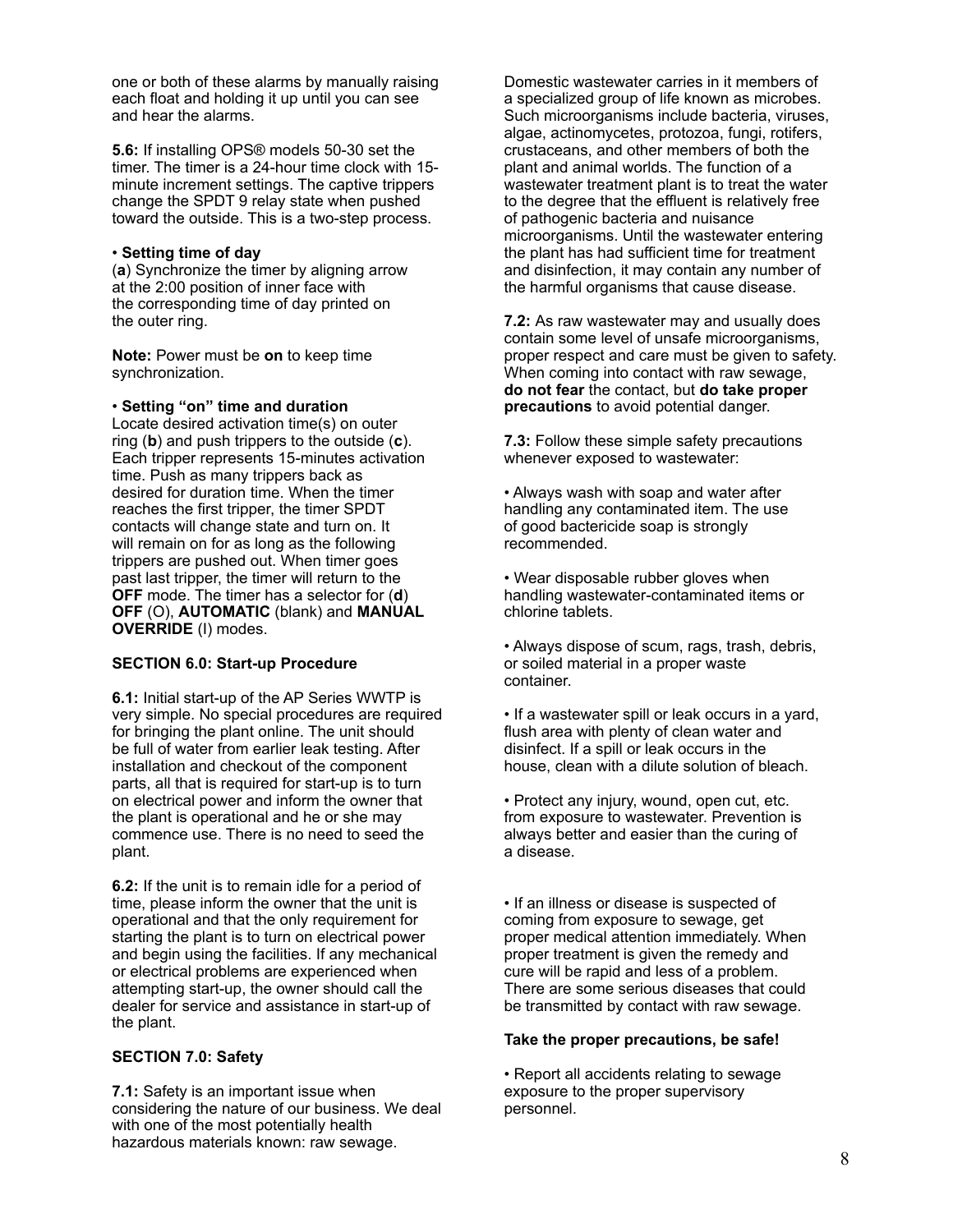#### **SECTION 8.0: Hydro-Action® Industries AP Series Plant Specifications**

### **Power Specifications by Pump Model**

|                     | Hi-  | Hi- | Hi- |                            |                   |
|---------------------|------|-----|-----|----------------------------|-------------------|
|                     |      |     |     | <b>Blow Blow Blow Gast</b> | Gast              |
|                     | 100  | 120 |     |                            | 150 1/4 HP 3/4 HP |
|                     |      |     |     |                            |                   |
| <b>Voltage</b>      | 120  | 120 | 120 | 115                        | 115/220           |
| (VAC)               |      |     |     |                            |                   |
|                     |      |     |     |                            |                   |
| <b>Current</b>      | 1.55 | 2.1 | 2.1 | 3.9                        | 7.8/3.9           |
| (Amps)              |      |     |     |                            |                   |
|                     |      |     |     |                            |                   |
| <b>Power</b>        | 186  | 252 | 252 | 120                        | 120/560           |
| (Watts)             |      |     |     |                            |                   |
|                     |      |     |     |                            |                   |
| Frequency           | 60   | 60  | 60  | 60                         | 50                |
| (Hertz)             |      |     |     |                            |                   |
|                     |      |     |     |                            |                   |
| <b>Flow</b>         | 5.2  | 6.1 | 8.6 | 4.3                        | 8.2               |
| (Cfm)               |      |     |     |                            |                   |
|                     |      |     |     |                            |                   |
| <b>Max Pressure</b> | 4.5  | 4.5 | 4.5 | 5.0                        | 7.0               |
| (Psi)               |      |     |     |                            |                   |
|                     |      |     |     |                            |                   |

#### **Design Flow by Model (Gallons Per Day)**

#### **CBOD5 (Pounds Per Day)**

#### **Aeration Pump Choices by Model**

| AP 500- $\rightarrow$ (1) ¼ HP Rotary or (1) 100 Linear   |
|-----------------------------------------------------------|
| AP 600- $\rightarrow$ (1) ¼ HP Rotary or (1) 120 Linear   |
| AP 750- $\rightarrow$ (1) ¼ HP Rotary or (1) 150 Linear   |
| AP 1000 $\rightarrow$ (1) 3/4 HP Rotary or (2) 100 Linear |
| AP 1500→(1) 3/4 HP Rotary or (2) 120 Linear               |



#### **AP Series System Components:**

- 1. OPS® Control Air and Alarms
- 2. Influent Inlet from household
- 3. High-level Alarm Float
- 4. Mixing Chamber
- 5. Clarifier Chamber
- 6. Offset Service Access Riser
- 7. Air Deliver Header
- 8. Effluent Outlet to disposal
- 9. Flexible Air Lines
- 10. Patented Triple Diffusers

#### **AP Series Treatment Process:**

Household waste (<250 CBOD5) enters the system at the Influent Inlet (2) into the Mixing Chamber (4).

OPS Operations/Control Center (1) provides air from the air pump into the Air Header (7), through the Flexible Air Lines (9), exiting as fine bubbles through the Triple Diffusers (10).

Diffused air provides Dissolved Oxygen (DO) into the mixed liquor, promoting the growth of aerobic bacterial colony, and sets up mixing currents, agitating the mixed liquor.

Hydraulic action of the agitated mixed liquor causes digested mixed liquor to enter the Clarifier (5), where stillness and the slanted sides of the chamber cone promote the dropping out of remaining solids (TSS).

Clarified effluent is pushed through the system and out the Effluent Outlet (8) to the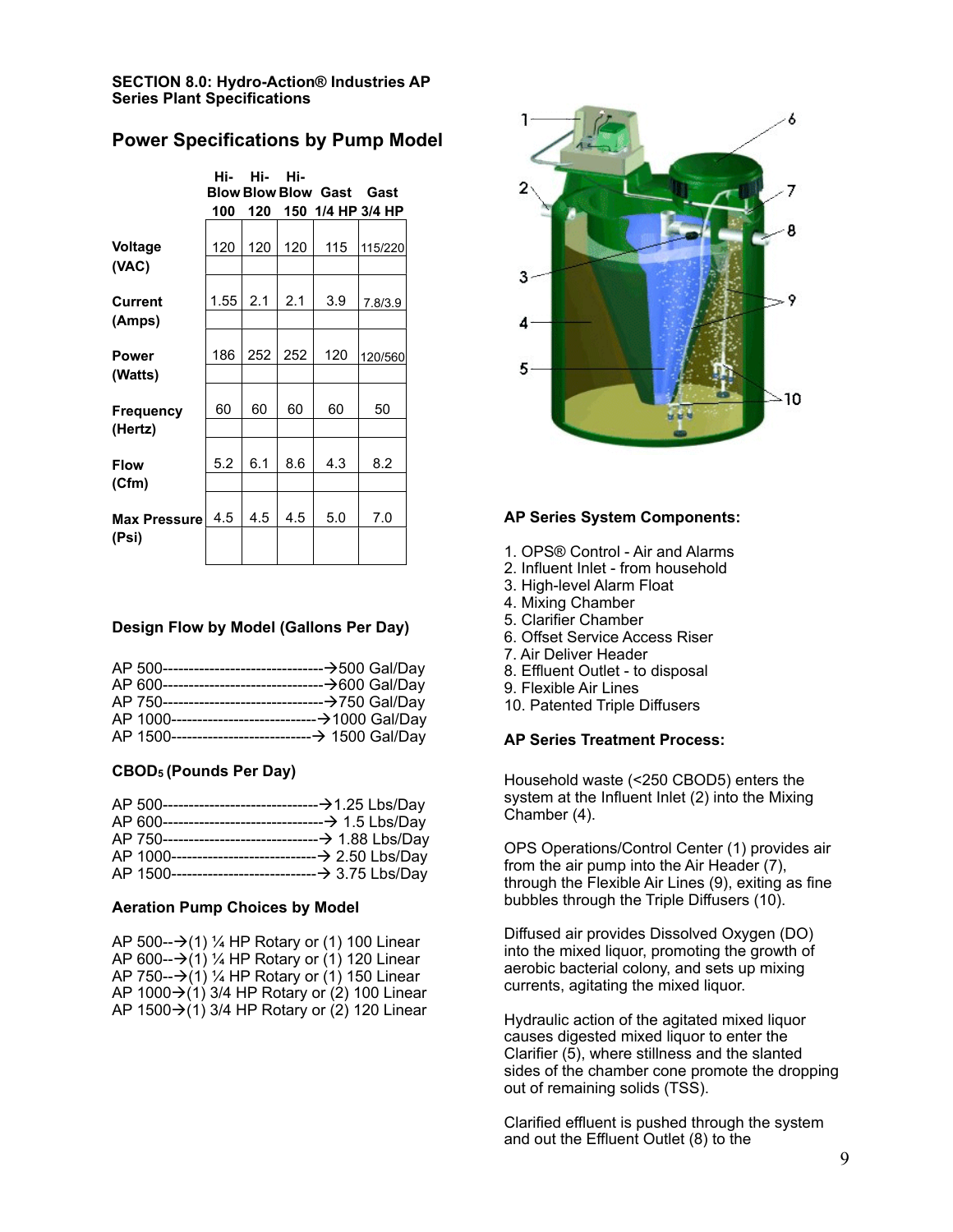#### chosen effluent dispersal method. **SECTION 9.0: Process Description**

**9.1:** The **Hydro-Action**® **Industries** AP Series individual wastewater treatment plant is a selfcontained, extended aeration, aerobic treatment facility utilizing the activated sludge process. The plant consists of a cylindrically shaped aeration tank with an offset service access, a unique cone shaped clarification compartment and an outlet tee-assembly. Two fine-bubble air diffuser assemblies with ceramic stone diffusers and **Hydro-Action**® **Industries'** efficient air pump are combined to provide effective, efficient, and economical aeration.

**9.2:** Domestic wastewater enters the aeration compartment and is mixed thoroughly with the already present mixed liquor suspended solids (MLSS) activated sludge. The injection of air through the porous ceramic air diffusers placed near the bottom of the aeration chamber is responsible for this complete mixing. The fine bubble diffusers and the vortex area between diffuser assemblies produce a high magnitude of air diffusion and therein provide ample mixing and a more than generous quantity of dissolved oxygen to maintain the aerobic environment even under extreme conditions.

**9.3:** Hydraulic displacement causes the mixed liquor to enter the clarification compartment and move upward toward the outlet tee-assembly. Due to the calm conditions in the clarifier, suspended solids settle to the bottom where they are remixed with the Mixed Liquor Suspended Solids (MLSS) for additional biological treatment. The remaining clarified effluent leaves the plant via the outlet tee assembly and discharge line.

**9.4:** The AP Series plant is operated by the new OPS® (operations/control center). The OPS® integrates the electrical controls, visible and audible alarms, and linear air pump in a protective polyethylene enclosure. The OPS® can be either platform mounted on the plant or remotely located. These features plus offset service access and flexible airhose anchored diffuser assemblies make the plant extremely reliable and easy to service and install. An additional optional alarm may be used to locate visible and audible alarms at a remote location.

**9.5:** The technology used in the **Hydro-Action**® **Industries** plant allows it to produce excellent effluent quality which thereby meets all NSF International Standard 40 Class I and

the Environmental Protection Agency's requirements of a secondary treatment process. NSF requires that a Class I plant shall be shown to meet EPA secondary treatment guidelines for BOD5, TSS, and pH. The **Hydro-Action**® **Industries** AP Series satisfies all these requirements.

#### **Appendix 1: Drawings**

1) AP Series PVC Air Header Tee Assembly

- 2) AP Series Schrader Air Pressure Valve & Pressure Gauge
- 3) AP Series Hydro-Action® Industries Air Pumps
- 4) AP Series WWTP Installation Details
- 5) AP Series OPS® Data Plate
- 6) AP Series Data Plate
- 7) Model AP Series Anchored Diffuser Assembly
- 8) AP Series 6" Riser
- 9) AP Series WWTP Process Flow Diagram
- 10) AP-500, AP-600, AP-750 Plant Detail
- 11) AP-1000G, AP-1500G Plant Detail
- 12) OPS® Models 50-30 & 50-32 timer

#### **Appendix 2: Electrical Schematics**

Model 50-11 Electrical Schematic EC-11/CP-11 Models 50-20 Electrical Schematic CP-20/EC-20 Models 50-30 Electrical Schematic CP-30/EC-30 Models 50-32 Electrical SchematicCP-32/ EC-32

#### **Appendix 3: Installation & Service Checklists**

Installation Checklist Service Checklist

#### **Appendix 4: Linear & RV Manuals**

Hi-Blow Linear Air Pump Compressor Gast Rotary Vane Air Pump Compressor

## **Appendix 1: Drawings**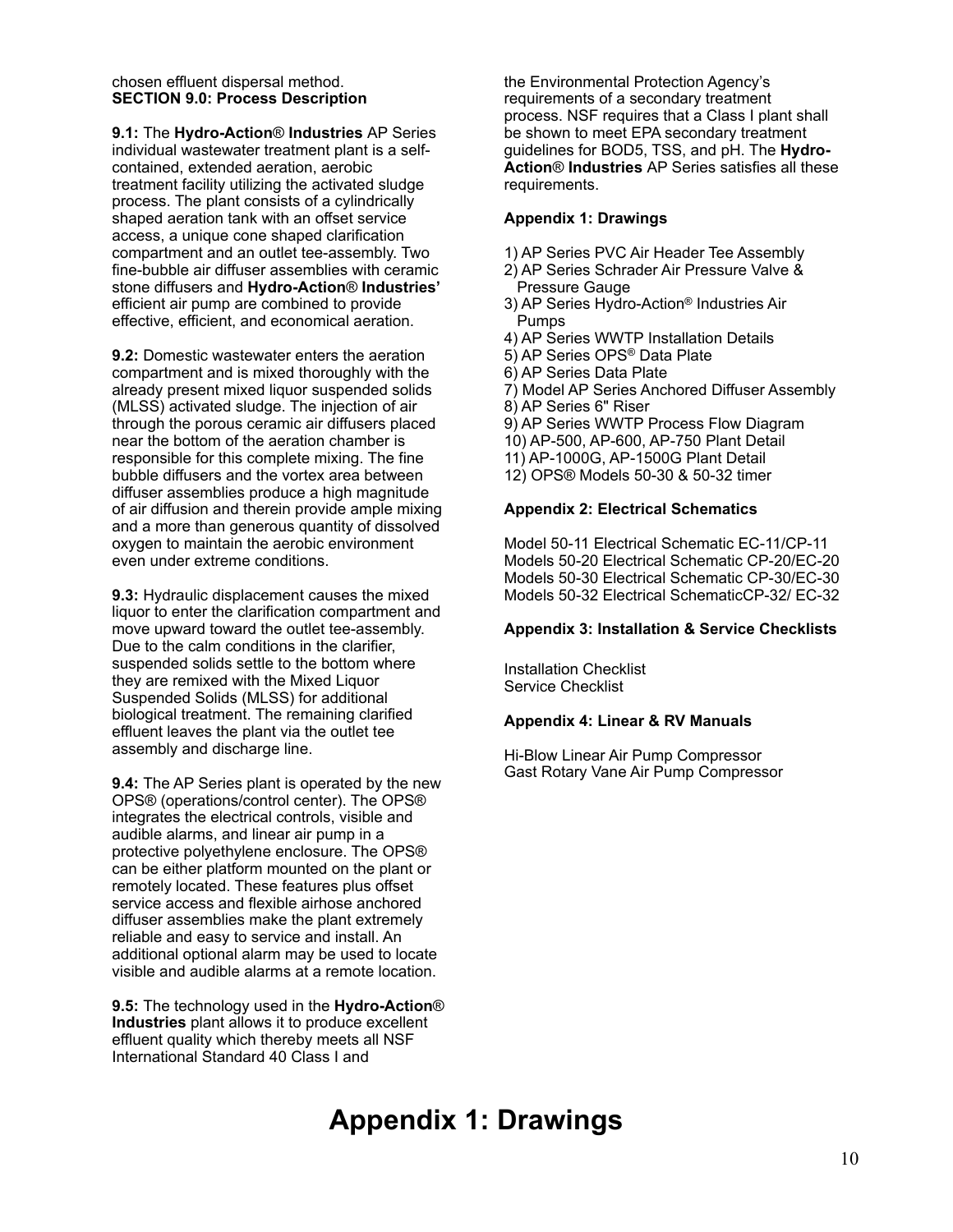## **Appendix 2: Electrical Schematics**

# **Appendix 3: Installation & Service Checklists**

# **Appendix 4: Linear & RV Manuals**